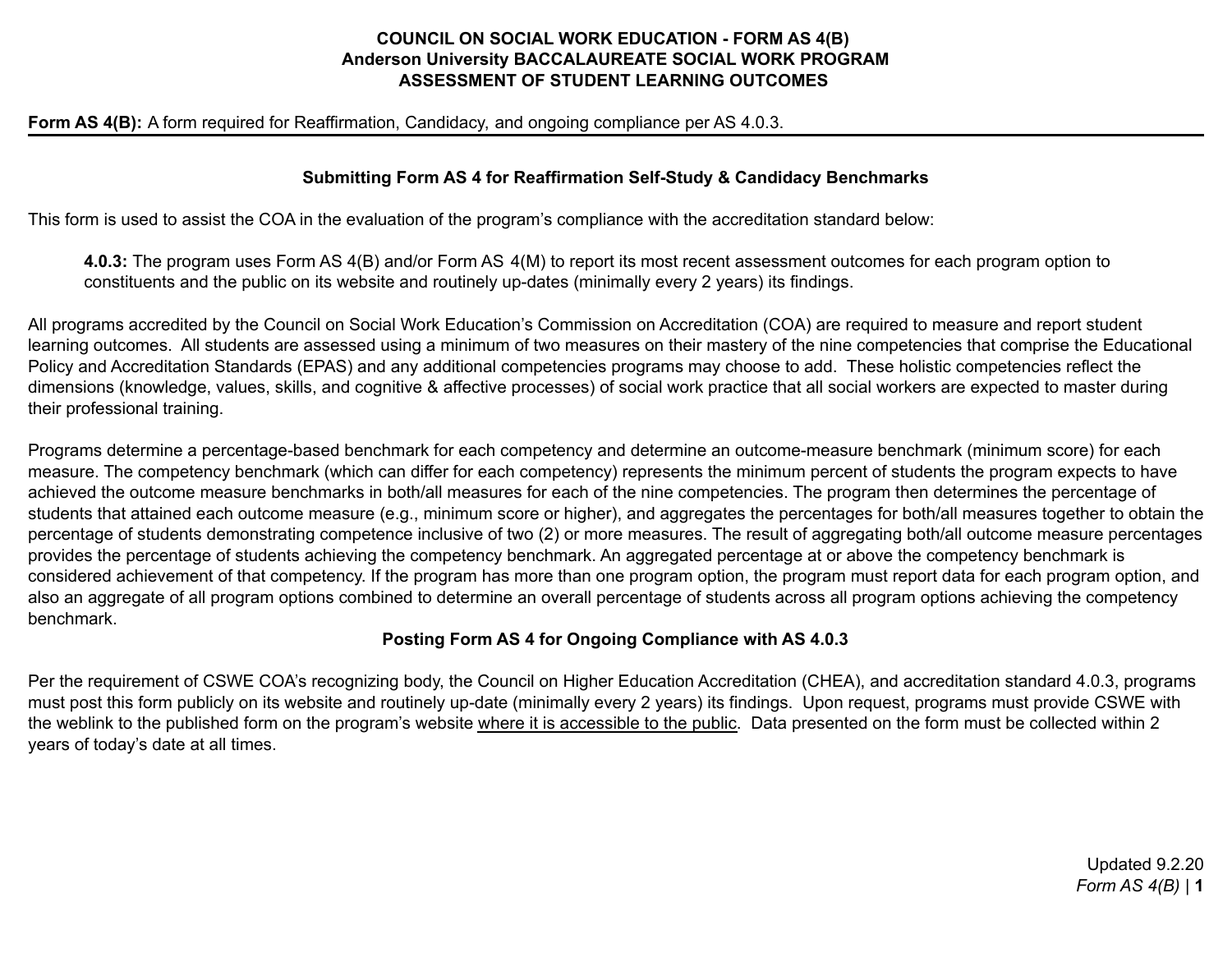# **Summary of the Program's Assessment Plan | Generalist Practice**

All students are assessed using a minimum of two measures on their mastery of the nine competencies that comprise the Educational Policy and Accreditation Standards of the Council on Social Work Education and any additional competencies programs may choose to add. Summarize the program's competency-based assessment plan. Programs may add/delete rows to accurately reflect the number measures included in the data presented.

| <b>Assessment Measure #1: Practicum/Field Evaluation</b>              |                          |  |
|-----------------------------------------------------------------------|--------------------------|--|
| Dimension(s) assessed:                                                | <b>Skills</b>            |  |
| When/where students are assessed:                                     | <b>Field Evaluation</b>  |  |
| Who assessed student competence:                                      | <b>Field Instructor</b>  |  |
| Outcome Measure Benchmark (minimum score indicative of achievement)   | Score of 3 or            |  |
| for Competency 1-9:                                                   | above on 1-5             |  |
|                                                                       | Likert-type scale        |  |
| Competency Benchmark (percent of students the program expects to have |                          |  |
| achieved the minimum scores, inclusive of all measures) for           | 80%                      |  |
| Competencies 1-9:                                                     |                          |  |
| <b>Assessment Measure #2: Professional Demonstration Rubric</b>       |                          |  |
| Dimension(s) assessed:                                                | Skills,                  |  |
|                                                                       | Cognitive/Affective      |  |
|                                                                       | Processes                |  |
| When/where students are assessed:                                     | Senior Social            |  |
|                                                                       | <b>Work Conference</b>   |  |
|                                                                       | <b>Oral Presentation</b> |  |
| Who assessed student competence:                                      | Faculty                  |  |
| Outcome Measure Benchmark (minimum score indicative of achievement)   | Score of 3 or            |  |
| for Competencies 1:                                                   | above on 1-5             |  |
|                                                                       | Likert-type scale        |  |
| Competency Benchmark (percent of students the program expects to have |                          |  |
| achieved the minimum scores, inclusive of all measures) for           | 80%                      |  |
| Competencies 1                                                        |                          |  |
| <b>Assessment Measure #3: Diversity and Difference Rubric</b>         |                          |  |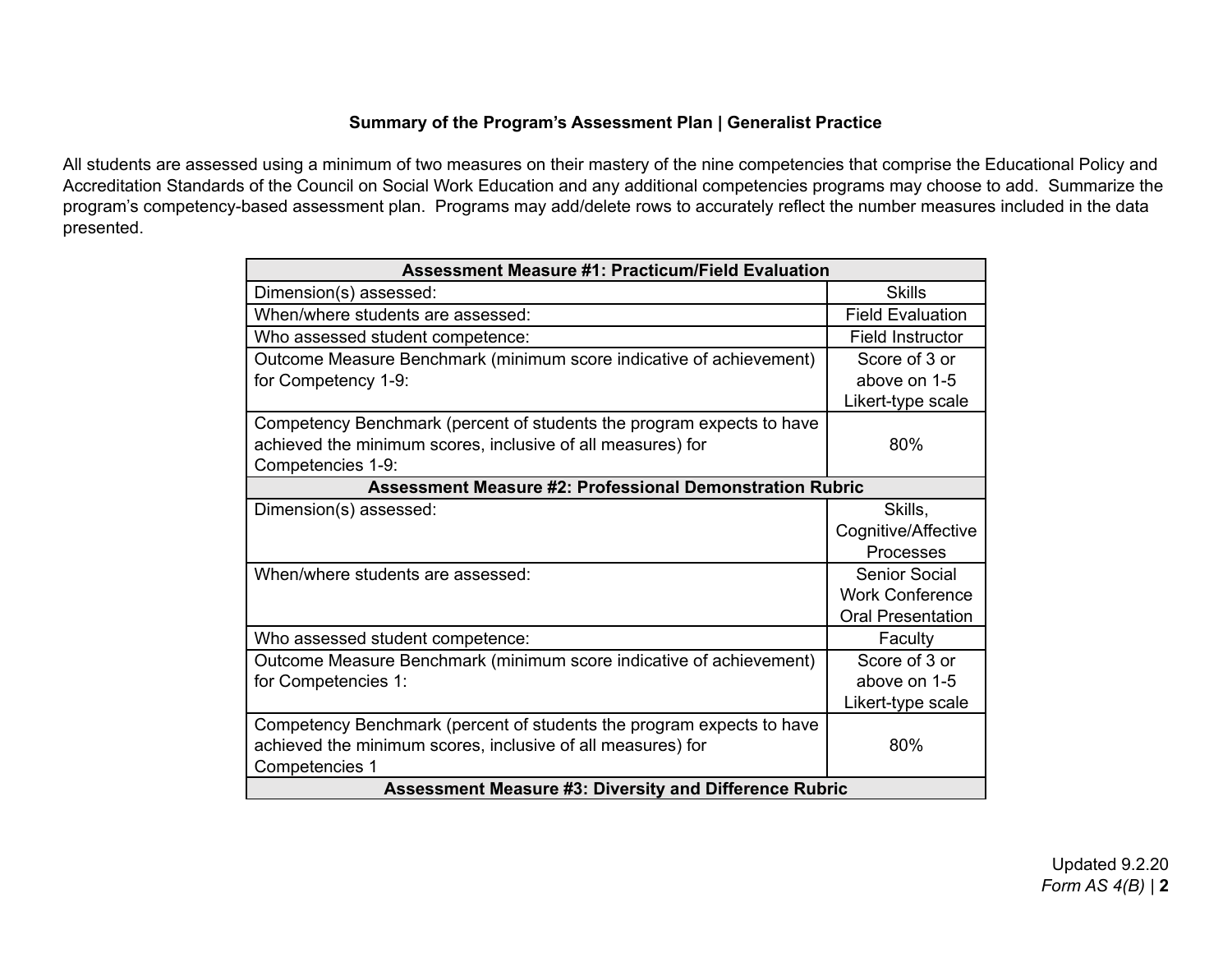| Dimension(s) assessed:                                                           | Skills.                  |  |
|----------------------------------------------------------------------------------|--------------------------|--|
|                                                                                  | Cognitive/Affective      |  |
|                                                                                  | Processes                |  |
| When/where students are assessed:                                                | <b>Senior Social</b>     |  |
|                                                                                  | <b>Work Conference</b>   |  |
|                                                                                  | <b>Oral Presentation</b> |  |
| Who assessed student competence:                                                 | Faculty                  |  |
| Outcome Measure Benchmark (minimum score indicative of achievement)              | Score of 3 or            |  |
| for Competency 2:                                                                | above on 1-5             |  |
|                                                                                  | Likert-type scale        |  |
| Competency Benchmark (percent of students the program expects to have            |                          |  |
| achieved the minimum scores, inclusive of all measures) for Competency           | 80%                      |  |
| 2:                                                                               |                          |  |
| Assessment Measure #4: Advancing Rights/ Social Justice Rubric                   |                          |  |
| Dimension(s) assessed:                                                           | Knowledge                |  |
| When/where students are assessed:                                                | <b>SOWK 3100</b>         |  |
|                                                                                  | Social Welfare           |  |
|                                                                                  | Policy; State            |  |
|                                                                                  | <b>Advocacy Letter</b>   |  |
| Who assessed student competence:                                                 | Faculty                  |  |
| Outcome Measure Benchmark (minimum score indicative of achievement)              | Score of 3 or            |  |
| for Competency 3:                                                                | above on 1-5             |  |
|                                                                                  | Likert-type scale        |  |
| Competency Benchmark (percent of students the program expects to have            |                          |  |
| achieved the minimum scores, inclusive of all measures) for Competency           | 80%                      |  |
| 3:                                                                               |                          |  |
| Assessment Measure #5: Practice-Informed Research and Research-informed Practice |                          |  |
| <b>Rubric</b>                                                                    |                          |  |
| Dimension(s) assessed:                                                           | Skills, Knowledge        |  |
| When/where students are assessed:                                                | <b>Senior Social</b>     |  |
|                                                                                  | <b>Work Conference</b>   |  |
|                                                                                  | <b>Oral Presentation</b> |  |
| Who assessed student competence:                                                 | Faculty                  |  |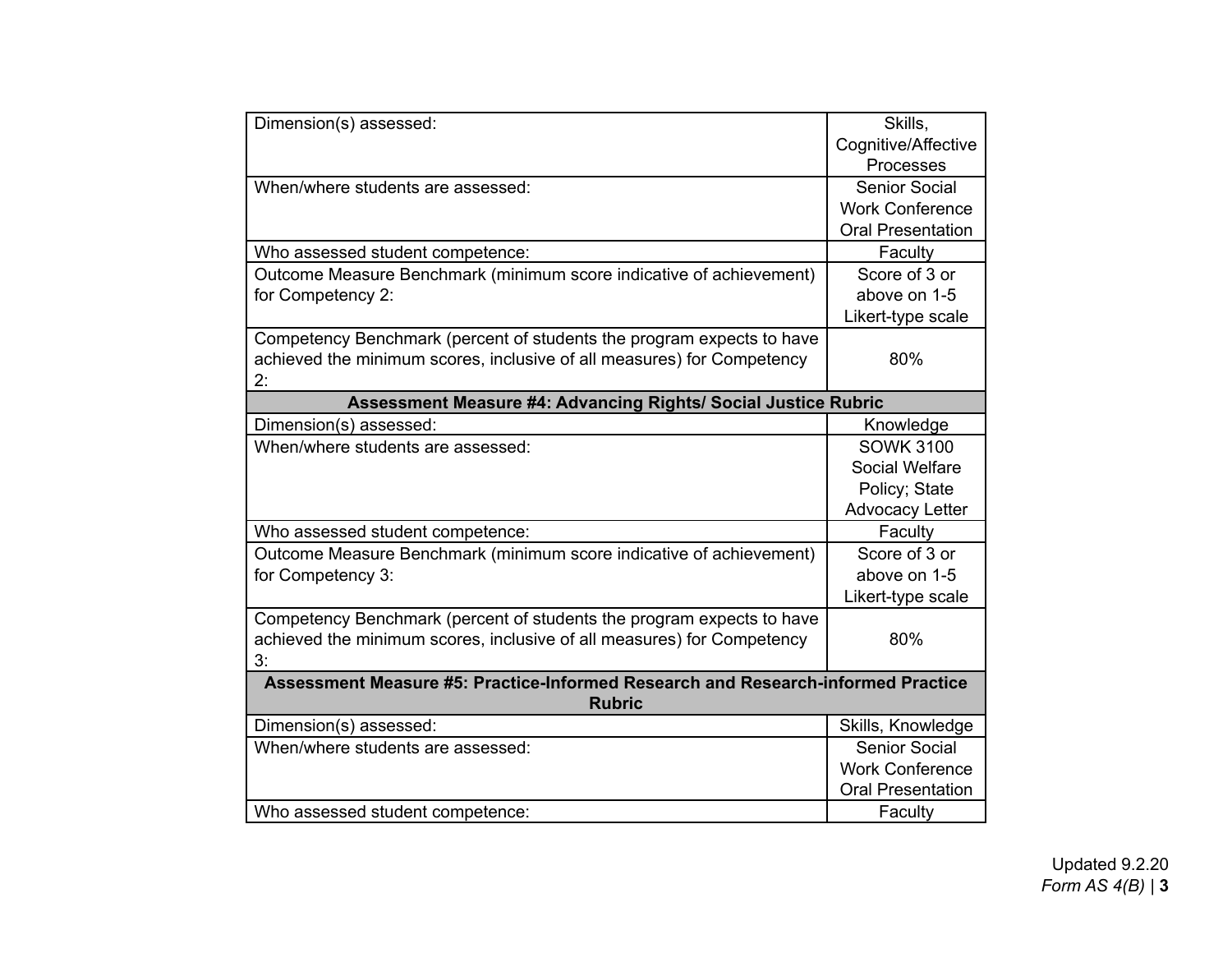| Outcome Measure Benchmark (minimum score indicative of achievement)                | Score of 3 or            |  |
|------------------------------------------------------------------------------------|--------------------------|--|
| for Competency 4:                                                                  | above on 1-5             |  |
|                                                                                    | Likert-type scale        |  |
| Competency Benchmark (percent of students the program expects to have              |                          |  |
| achieved the minimum scores, inclusive of all measures) for Competency             | 80%                      |  |
| 4.                                                                                 |                          |  |
| <b>Assessment Measure #6: Policy Analysis Rubric</b>                               |                          |  |
| Dimension(s) assessed:                                                             | Skills, Knowledge        |  |
| When/where students are assessed:                                                  | <b>SOWK 4850</b>         |  |
|                                                                                    | Senior Practicum:        |  |
|                                                                                    | <b>Policy Analysis</b>   |  |
|                                                                                    | Paper                    |  |
| Who assessed student competence:                                                   | Faculty                  |  |
| Outcome Measure Benchmark (minimum score indicative of achievement)                | Score of 3 or            |  |
| for Competency 5:                                                                  | above on 1-5             |  |
|                                                                                    | Likert-type scale        |  |
| Competency Benchmark (percent of students the program expects to have              |                          |  |
| achieved the minimum scores, inclusive of all measures) for Competency             | 80%                      |  |
| 5:                                                                                 |                          |  |
| <b>Assessment Measure #7 Engage with Groups Rubric</b>                             |                          |  |
| Dimension(s) assessed:                                                             | <b>Skills</b>            |  |
| When/where students are assessed:                                                  | <b>Senior Social</b>     |  |
|                                                                                    | <b>Work Conference</b>   |  |
|                                                                                    | <b>Oral Presentation</b> |  |
| Who assessed student competence:                                                   | Faculty                  |  |
| Outcome Measure Benchmark (minimum score indicative of achievement)                | Score of 3 or            |  |
| for Competency 6:                                                                  | above on 1-5             |  |
|                                                                                    | Likert-type scale        |  |
| Competency Benchmark (percent of students the program expects to have              |                          |  |
| achieved the minimum scores, inclusive of all measures) for Competency             | 80%                      |  |
| 6:                                                                                 |                          |  |
| Assessment Measure #8: Assessment of Individuals, Families, Groups, Organizations, |                          |  |
| and Communities Rubric                                                             |                          |  |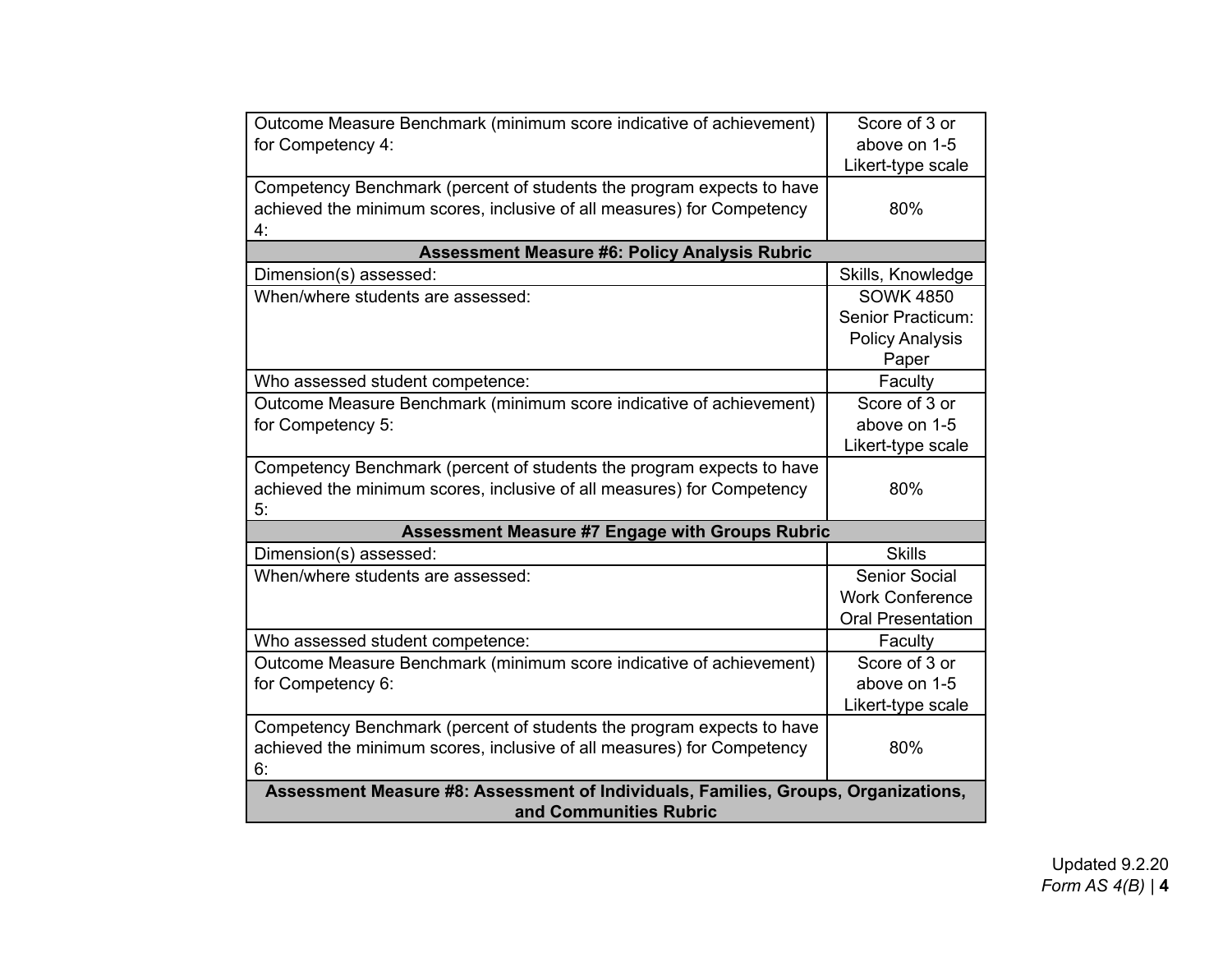| Dimension(s) assessed:                                                                                     | Skills, Knowledge                     |  |
|------------------------------------------------------------------------------------------------------------|---------------------------------------|--|
| When/where students are assessed:                                                                          | <b>SOWK 4850</b>                      |  |
|                                                                                                            | Senior Practicum:                     |  |
|                                                                                                            | <b>Written Case</b>                   |  |
|                                                                                                            | Analysis                              |  |
| Who assessed student competence:                                                                           | Faculty                               |  |
| Outcome Measure Benchmark (minimum score indicative of achievement)                                        | Score of 3 or                         |  |
| for Competency 7:                                                                                          | above on 1-5                          |  |
|                                                                                                            | Likert-type scale                     |  |
| Competency Benchmark (percent of students the program expects to have                                      |                                       |  |
| achieved the minimum scores, inclusive of all measures) for Competency                                     | 80%                                   |  |
| 7:                                                                                                         |                                       |  |
| Assessment Measure #9: Intervention with Individuals, Groups, Organizations, and                           |                                       |  |
| <b>Communities Rubric</b>                                                                                  |                                       |  |
| Dimension(s) assessed:                                                                                     | Skills, Knowledge                     |  |
| When/where students are assessed:                                                                          | <b>SOWK 4850</b>                      |  |
|                                                                                                            | Senior Practicum:                     |  |
|                                                                                                            | <b>Written Case</b>                   |  |
|                                                                                                            | Analysis                              |  |
| Who assessed student competence:                                                                           | Faculty                               |  |
| Outcome Measure Benchmark (minimum score indicative of achievement)                                        | Score of 3 or                         |  |
| for Competency 8:                                                                                          | above on 1-5                          |  |
|                                                                                                            | Likert-type scale                     |  |
| Competency Benchmark (percent of students the program expects to have                                      |                                       |  |
| achieved the minimum scores, inclusive of all measures) for Competency                                     | 80%                                   |  |
| 8:                                                                                                         |                                       |  |
| Assessment Measure #10: Evaluation of Individuals, Groups, Organizations, and<br><b>Communities Rubric</b> |                                       |  |
|                                                                                                            |                                       |  |
| Dimension(s) assessed:<br>When/where students are assessed:                                                | Skills, Knowledge<br><b>SOWK 4850</b> |  |
|                                                                                                            | Senior Practicum:                     |  |
|                                                                                                            | <b>Written Case</b>                   |  |
|                                                                                                            |                                       |  |
|                                                                                                            | Analysis                              |  |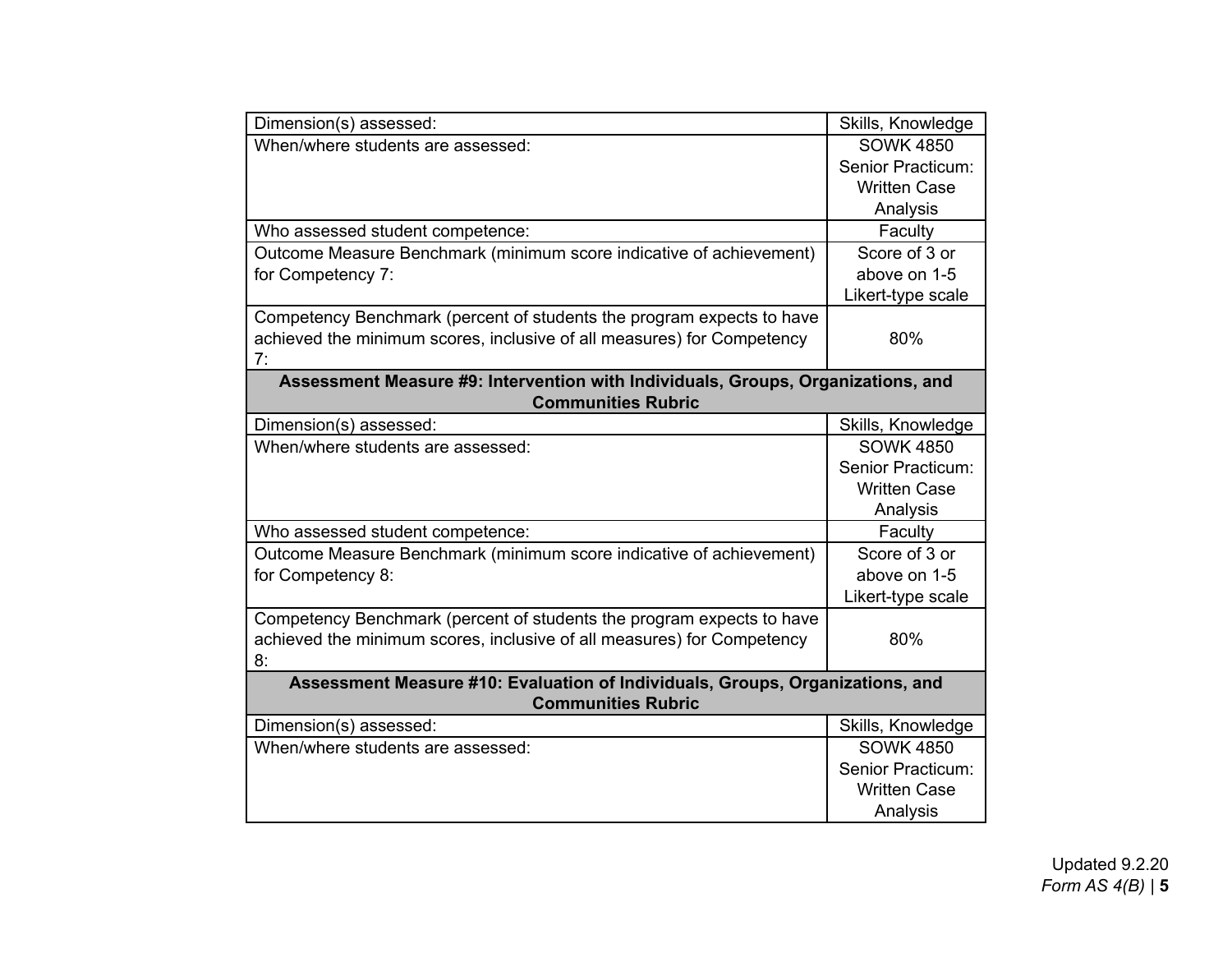| Who assessed student competence:                                                    | Faculty                  |  |
|-------------------------------------------------------------------------------------|--------------------------|--|
| Outcome Measure Benchmark (minimum score indicative of achievement)                 | Score of 3 or            |  |
|                                                                                     |                          |  |
| for Competency 9:                                                                   | above on 1-5             |  |
|                                                                                     | Likert-type scale        |  |
| Competency Benchmark (percent of students the program expects to have               |                          |  |
| achieved the minimum scores, inclusive of all measures) for Competency              | 80%                      |  |
| 9:                                                                                  |                          |  |
| Assessment Measure #11: Knowledge/Skills for Graduate School Admission Rubric       |                          |  |
| Dimension(s) assessed:                                                              | Skills, Knowledge        |  |
| When/where students are assessed:                                                   | <b>Senior Social</b>     |  |
|                                                                                     | <b>Work Conference</b>   |  |
|                                                                                     | <b>Case Presentation</b> |  |
| Who assessed student competence:                                                    | Faculty                  |  |
| Outcome Measure Benchmark (minimum score indicative of achievement)                 | Score of 3 or            |  |
| for Competency 10:                                                                  | above on 1-5             |  |
|                                                                                     | Likert-type scale        |  |
| Competency Benchmark (percent of students the program expects to have               |                          |  |
| achieved the minimum scores, inclusive of all measures) for Competency              | 80%                      |  |
| 10:                                                                                 |                          |  |
| Assessment Measure #12: Uphold Professional Values while Integrating Personal Faith |                          |  |
| <b>Rubric</b>                                                                       |                          |  |
| Dimension(s) assessed:                                                              | Values                   |  |
| When/where students are assessed:                                                   | <b>SOWK 4850</b>         |  |
|                                                                                     | Senior Practicum:        |  |
|                                                                                     | <b>Weekly Log</b>        |  |
| Who assessed student competence:                                                    | Faculty                  |  |
| Outcome Measure Benchmark (minimum score indicative of achievement)                 | Score of 3 or            |  |
| for Competency 11:                                                                  | above on 1-5             |  |
|                                                                                     | Likert-type scale        |  |
| Competency Benchmark (percent of students the program expects to have               |                          |  |
| achieved the minimum scores, inclusive of all measures) for Competency              | 80%                      |  |
| 11:                                                                                 |                          |  |
| <b>Assessment Measure #13: Servant Leadership Essay Rubric</b>                      |                          |  |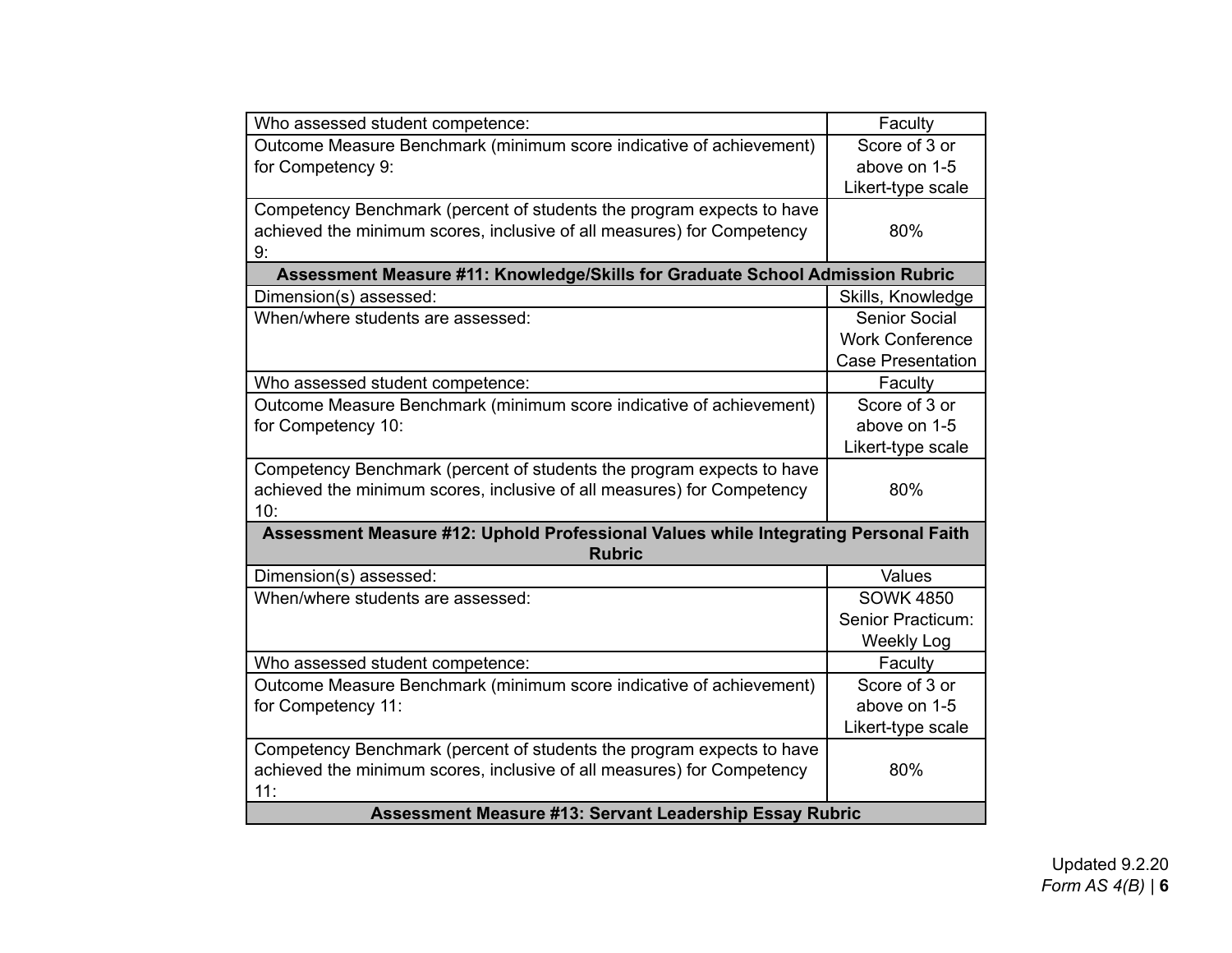| Dimension(s) assessed:                                                 | Knowledge             |
|------------------------------------------------------------------------|-----------------------|
| When/where students are assessed:                                      | <b>SOWK 4710</b>      |
|                                                                        | <b>Human Behavior</b> |
|                                                                        | in the Social         |
|                                                                        | Environment:          |
|                                                                        | Servant               |
|                                                                        | Leadership Essay      |
| Who assessed student competence:                                       | Faculty               |
| Outcome Measure Benchmark (minimum score indicative of achievement)    | Score of 3 or         |
| for Competency 11:                                                     | above on 1-5          |
|                                                                        | Likert-type scale     |
| Competency Benchmark (percent of students the program expects to have  |                       |
| achieved the minimum scores, inclusive of all measures) for Competency | 80%                   |
| 11:                                                                    |                       |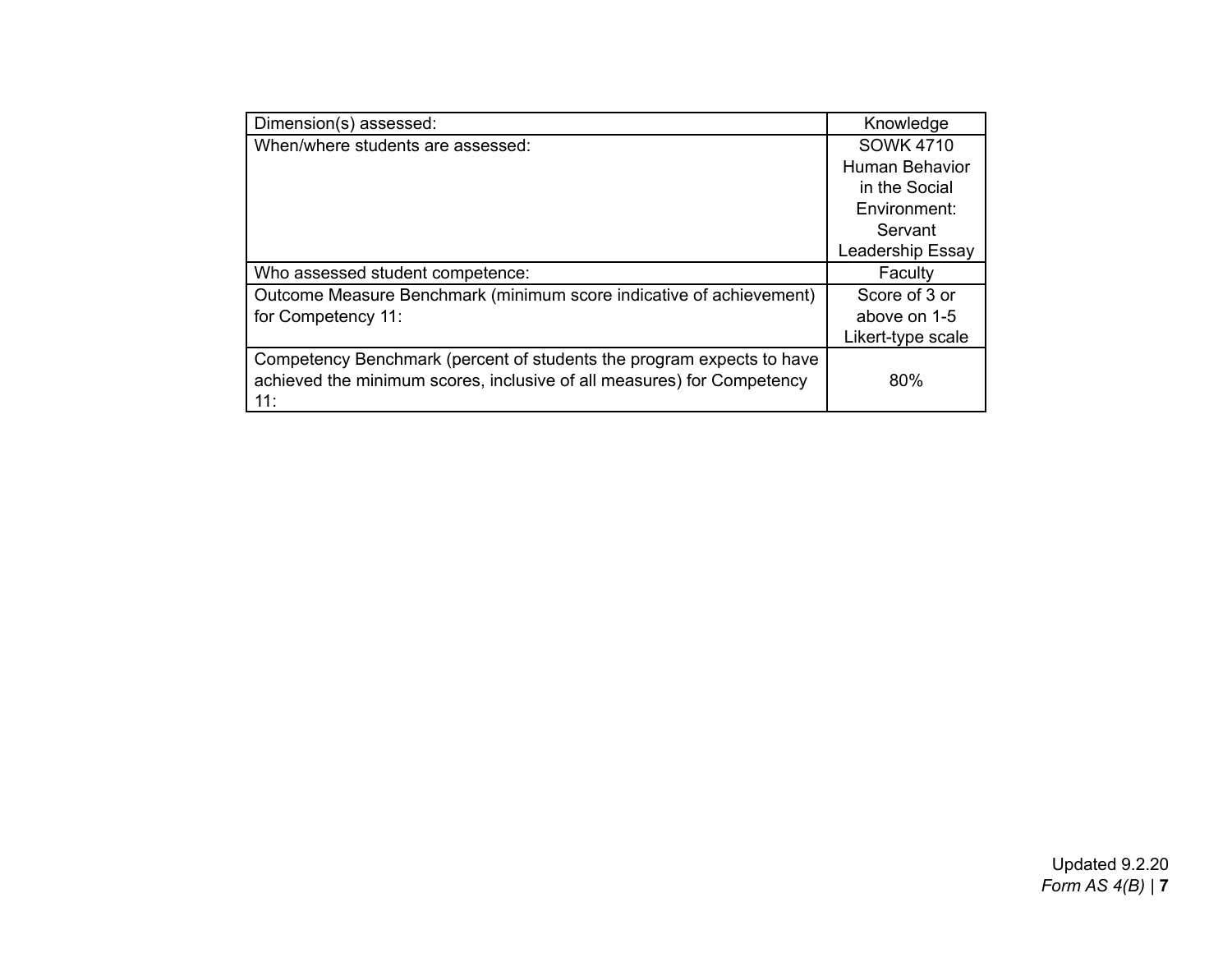The competency benchmark is the percent of students the program expects to have achieved both/all outcome measure benchmarks. Programs calculate the percentage of students achieving each outcome measure benchmark, then calculate the percentage of students achieving each competency inclusive of two or more measures for each program option. Programs with multiple program options must present data for each program option, and in aggregate inclusive of all program options per competency.

| <b>COMPETENCY</b>                                                                                             | <b>COMPETENCY BENCHMARK (%)</b>                                        | <b>Program Option</b><br>Anderson University Face to Face Delivery |
|---------------------------------------------------------------------------------------------------------------|------------------------------------------------------------------------|--------------------------------------------------------------------|
|                                                                                                               |                                                                        | $n = 8$                                                            |
| Competency 1: Demonstrate Ethical<br>and Professional Behavior                                                | 80% of students will demonstrate competence<br>inclusive of 2 measures | (Measure $1 +$ Measure $2 / 2$ )<br>93.75%                         |
| <b>Competency 2: Engage Diversity</b><br>and Difference in Practice                                           | 80% of students will demonstrate competence<br>inclusive of 2 measures | (Measure $1 +$ Measure $2 / 2$ )<br>100%                           |
| <b>Competency 3: Advance Human</b><br><b>Rights and Social, Economic, and</b><br><b>Environmental Justice</b> | 80% of students will demonstrate competence<br>inclusive of 2 measures | (Measure $1 +$ Measure $2 / 2$ )<br>93.75%                         |
| Competency 4: Engage in<br><b>Practice-informed Research and</b><br><b>Research-informed Practice</b>         | 80% of students will demonstrate competence<br>inclusive of 2 measures | (Measure 1 + Measure 2 / 2)<br>93.75%                              |
| <b>Competency 5: Engage in Policy</b><br><b>Practice</b>                                                      | 80% of students will demonstrate competence<br>inclusive of 2 measures | (Measure 1 + Measure 2 / 2)<br>87.5%                               |

## **Assessment Data Collected during the Academic Year (2019-2020)**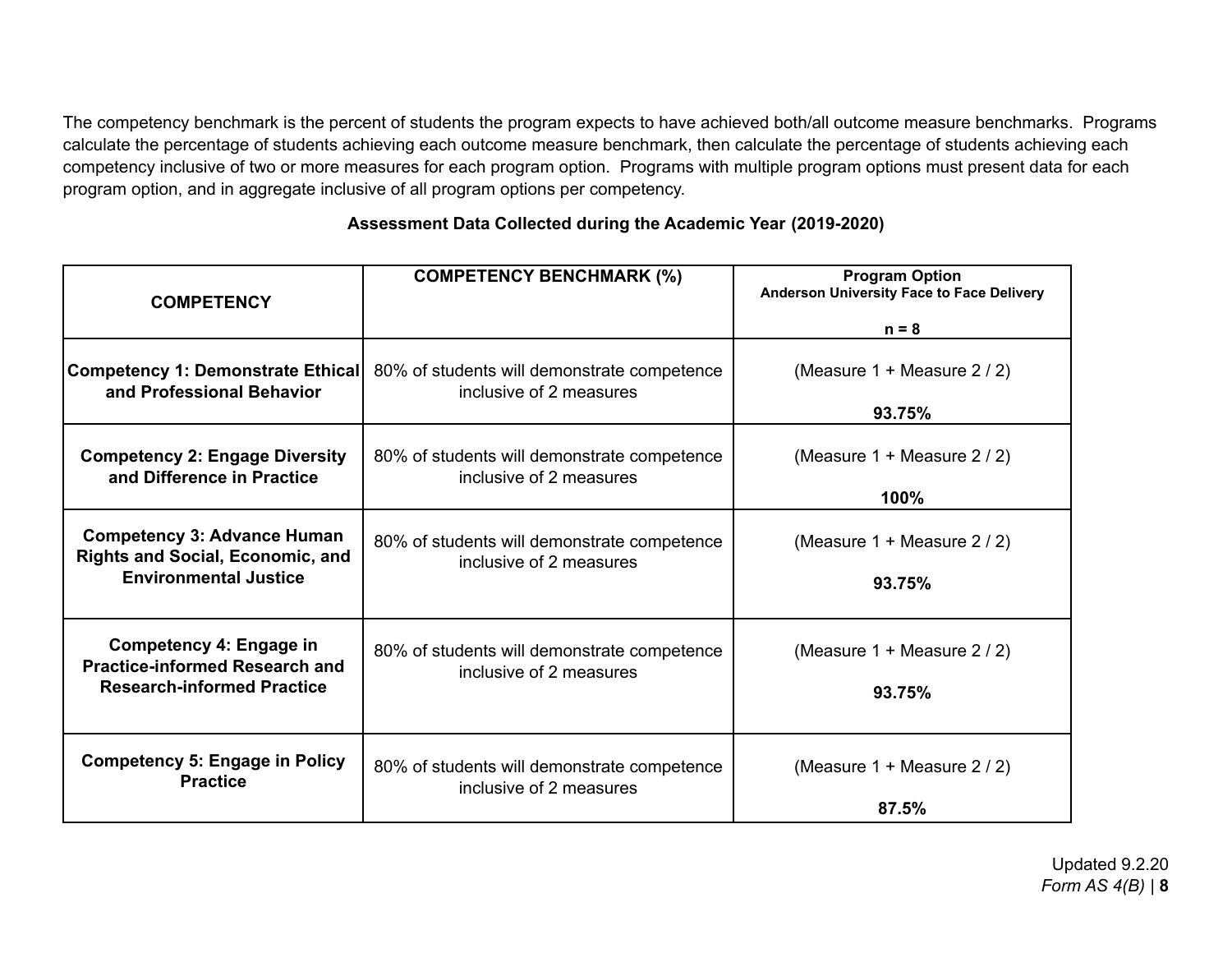| <b>Competency 6: Engage with</b><br>Individuals, Families, Groups,<br><b>Organizations, and Communities</b>                                                  | 80% of students will demonstrate competence<br>inclusive of 2 measures | (Measure 1 + Measure 2 / 2)<br>100%        |
|--------------------------------------------------------------------------------------------------------------------------------------------------------------|------------------------------------------------------------------------|--------------------------------------------|
| <b>Competency 7: Assess Individuals,</b><br>Families, Groups, Organizations,<br>and Communities                                                              | 80% of students will demonstrate competence<br>inclusive of 2 measures | (Measure $1 +$ Measure $2 / 2$ )<br>93.75% |
| <b>Competency 8: Intervene with</b><br>Individuals, Families, Groups,<br><b>Organizations, and Communities</b>                                               | 80% of students will demonstrate competence<br>inclusive of 2 measures | (Measure 1 + Measure 2 / 2)<br>100%        |
| <b>Competency 9: Evaluate Practice</b><br>with Individuals, Families, Groups,<br><b>Organizations, and Communities</b>                                       | 80% of students will demonstrate competence<br>inclusive of 2 measures | (Measure 1 + Measure 2 / 2)<br>87.5%       |
| <b>Competency 10: Demonstrate</b><br>knowledge and skills needed to gain<br>admission to graduate studies in<br>social work or a related field               | 80% of students will demonstrate competence<br>inclusive of 2 measures | (Measure $1 +$ Measure $2 / 2$ )<br>93.75% |
| <b>Competency 11: Demonstrate the</b><br>ability to uphold the values and<br>ethics of the social work profession<br>in the context of their personal faith. | 80% of students will demonstrate competence<br>inclusive of 2 measures | (Measure 1 + Measure 2 / 2)<br>87.5%       |
|                                                                                                                                                              |                                                                        | (Measure $1 +$ Measure $2 / 2$ )           |